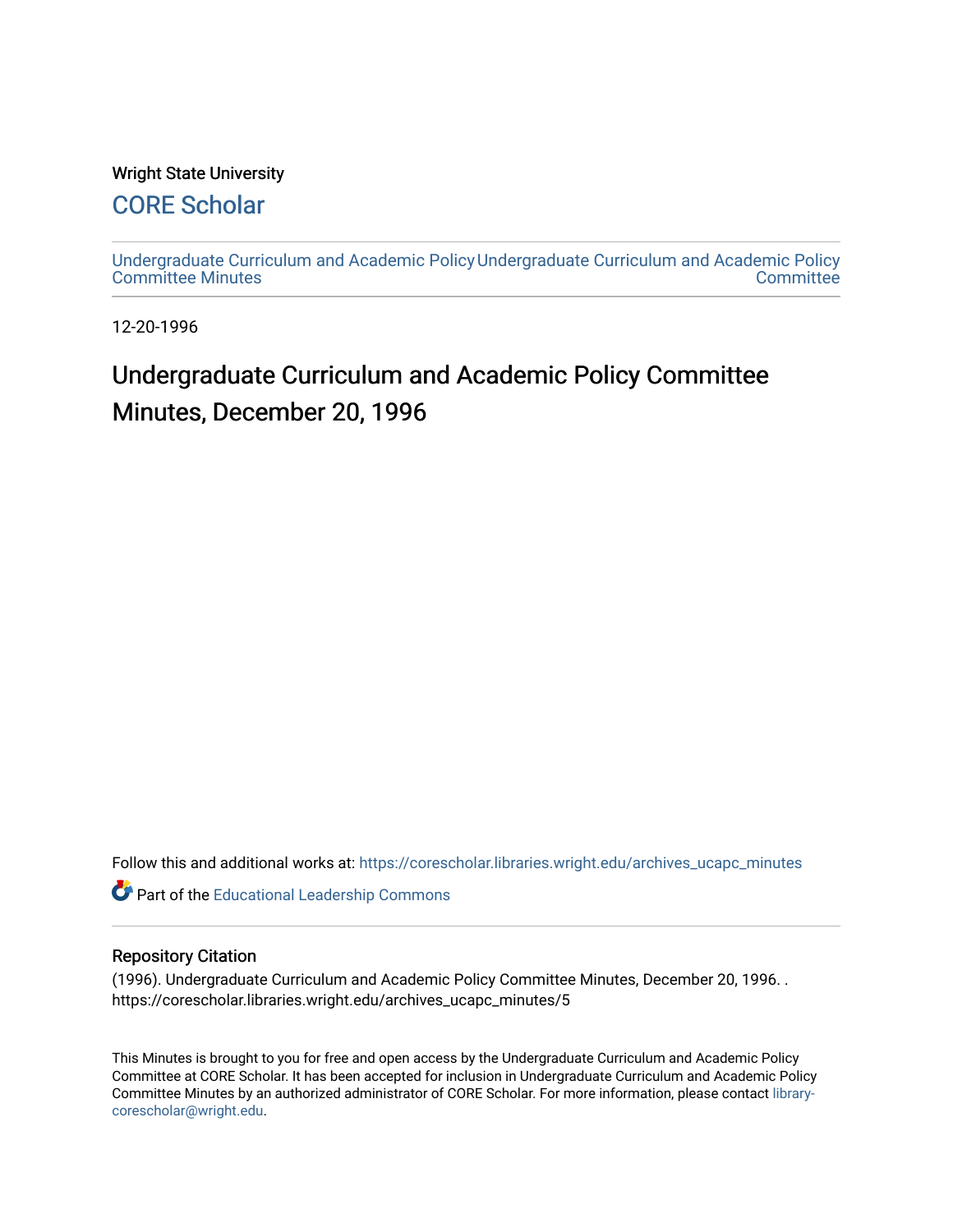# **Undergraduate Curriculum and Academic Policy Committee**

## **Minutes of December 20, 1996 Meeting**

Present: Donna Cole, Jeanne Fraker, Joe Law, Tom Sav, Joe Slater, David Steenbarger (Carol Holdcraft absent due to a family emergency and Jan Maxwell absent due to the flu)

Approved Minutes of November 21, 1996 Meeting of the UUCAPC (correction: present was David Steenbarger) .

In a four and one-half hour meeting the committee:

(1) Reviewed 124 Course Modification (46) and Inventory (78) Requests:

COBA -- 28 CECS -- 7 COSM -- 16 COLA -- 73

(2) Reviewed 14 resubmitted Course Modification and Inventory Requests:

COSM -- 2 COLA -- 2 COBA -- 10

(3) Reviewed proposed program changes as follows:

(i) WAC Program changes submitted by the WAC Committee

(ii) Department of Geological Sciences Admission Changes

(iii) COBA Program and Graduation Changes.

Committee actions on all of the above are attached as memos to individual colleges and units.

The committee scheduled the next UUCAPC meeting for January 17, 1997 at 1:30 p.m. in 032 Rike Hall.

#### COBA:

Approved Modification and Inventory Requests:

MGT 490. EC 320, ACC 201-3 202-3 203-3, ACC 321, ACC 322, ACC 407, ACC 408, ACC 421, ACC 422, ACC 431, ACC 441, ACC 443, ACC 451, ACC 481, MKT 302, MKT 416, MKT 421, MKT 461.

Also, the committee approved the resubmitted and revised versions of MS 201,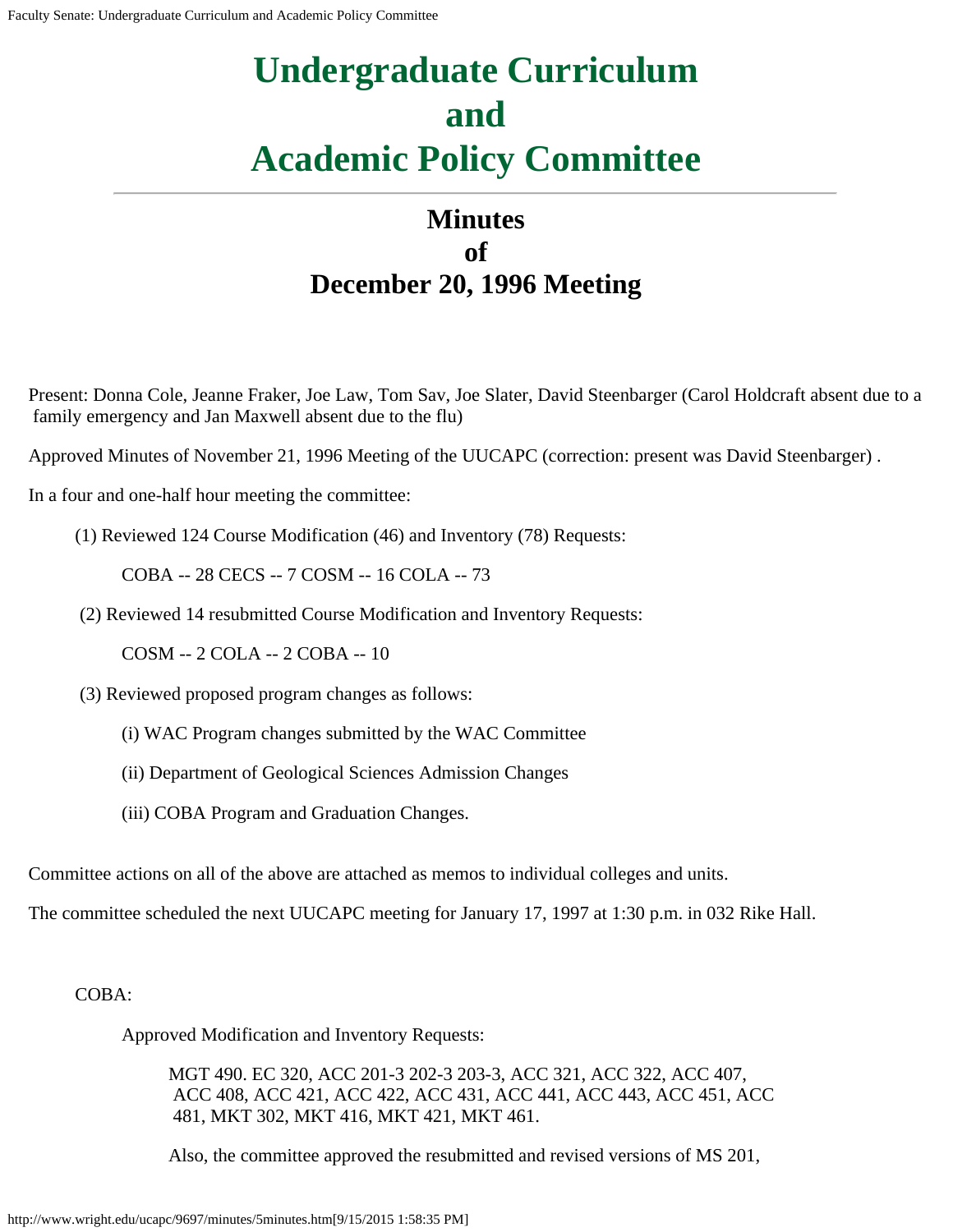MS 306, MS 435, MIS 100, MIS 410, MIS 430, MIS 480.

Note: On the MIS 400 resubmission, the proposal was tabled by the committee upon the concern by the CECS regarding the possible overlap and/or duplication with an existing course. Hopefully, this will be resolved shortly. I'll inform you at such time.

Returned for further COBA action:

ACC 203 -- the committee recommends inclusion of a new title for student record.

ACC 300 -- recommend rewriting of the new prerequisite (more comprehensible).

ACC 328 -- recommend rewriting of the new prerequisite (more comprehensible).

MGT 410 -- recommend inclusion of a new title for student record.

MKT 301 -- rewrite (e.g., delete "total field") and change Preq. to EC 202 and 203.

MKT 303 -- catalog description exceeds university required maximum (also clean-up 1st sentence).

MKT 435 -- the committee approves this course but urges COBA to re-think the level of this course. The committee was impressed with the fact that the COBA has already established this course in reaching out to NONBUSINESS MAJORS. However, the committee noted that many such students will never "see or realize" such an opportunity exists being that it is at the 400 level. Perhaps a 200 or 300 level would better serve the student population. If COBA does not wish to re-think this, then return the proposal and it will be processed as it stands.

MKT 492 -- recommend changing prerequisite of "majority .. of courses" to a specific level course or set of courses by course number(s). Also, recommend inclusion of a new title for student record.

#### CECS:

Approved Modification and Inventory Requests:

CEG 478, EE 325, EE 436, EE 478, EE 473

Returned for further CECS action:

EE 448\* -- catalog description exceeds maximum university length.

CEG 330\* -- catalog description exceeds maximum university length. Also, the committee recommends that the title for the student record be more descriptive.

#### COSM:

Approved Modification and Inventory Requests:

BIO 484, MTH 456 (note: after speaking with Dan Voss, I added, with committee approval, the cross-listing of this course with CEG 478 and EE 478), BIO 106,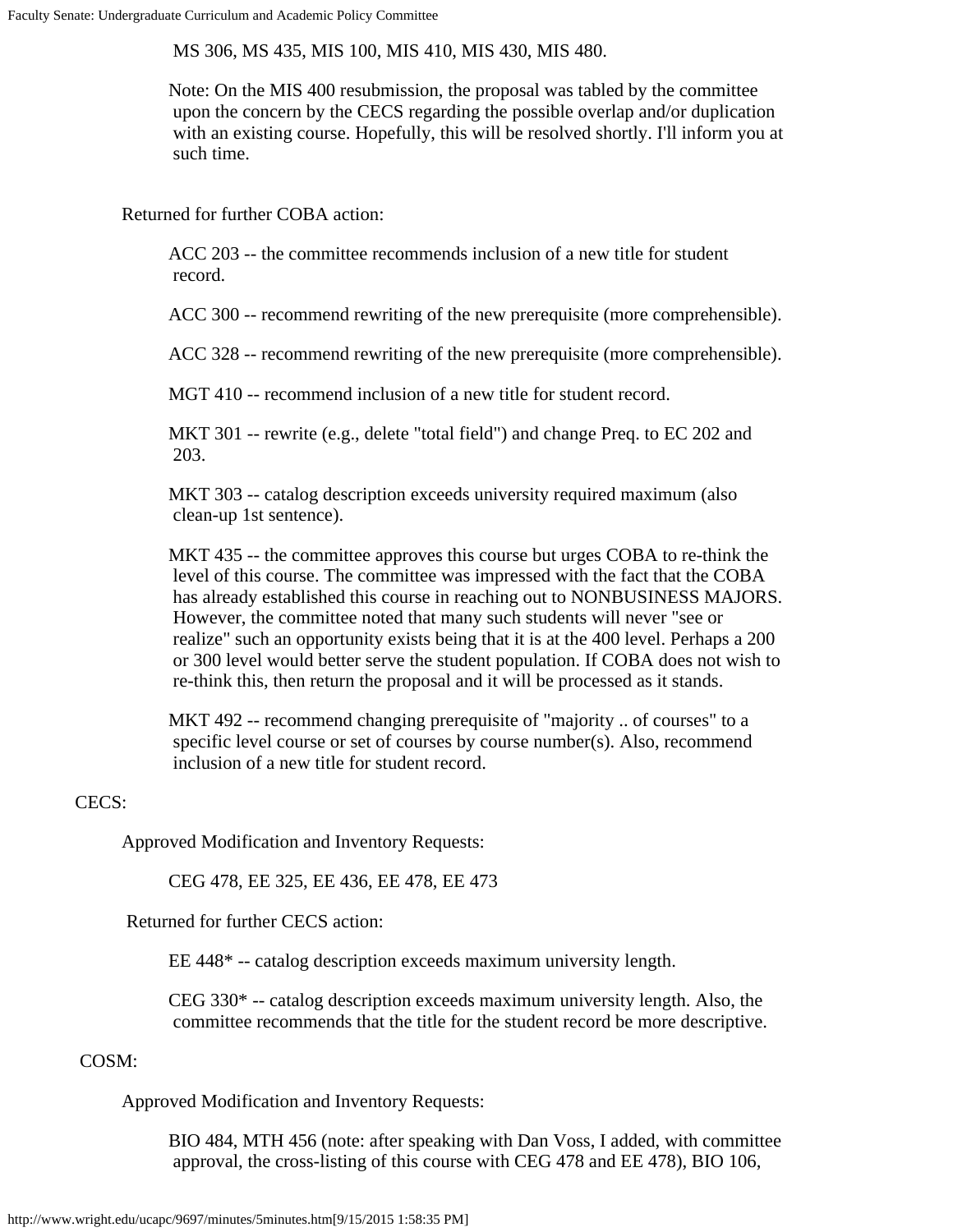BIO 107, BIO 194, BIO 360, BIO 466, BIO 482

Also, the committee approved the resubmitted versions of BIO 221 and BIO 451 - - i.e., with the HPR review and approval.

Returned for further COSM action:

BIO 407 -- the committee recommends identifying prerequisite courses by course numbers rather than by course titles.

EH 401 -- as with all new course proposals, the committee requests a syllabus. For a variable topics course, a syllabus for an example course is usually sufficient.

SM 145 -- catalog description exceeds university maximum length.

BIO 266 --catalog description exceeds university maximum length.

BIO 267 -- catalog description exceeds university maximum length.

BIO 366 -- catalog description exceeds university maximum length.

BIO 367 -- catalog description exceeds university maximum length.

BIO 105 -- the committee continues to express concerns with this course modification. It feels that the modifications are significant enough so as to constitute a new course. In this case, an Inventory Request would have to be submitted with the appropriate syllabus. In addition, the General Education Oversight and Assessment Committee (GEOAC) has informed UUCAPC that it did not support this proposal in its previous deliberations. Therefore, UUCAPC feels that any future re-submissions of this proposal would have to first be reviewed by the GEOAC for recommendation.

Department of Geological Sciences admission requirements request:

The committee approves this request subject to approval by the COSM Dean, COSM Curriculum Committee (assuming the COSM requires in-house Curriculum Committee approval for admission requirement changes), and after it has be submitted to the Provost . With regard to the latter, the process for requesting changes of this nature requires that submissions be made "by the appropriate dean to both the chair of UUCAPC and to the Vice President for Academic Affairs [Provost]." I have attached a copy of the Process for your reference. The committee is quite confident that this particular proposal will not encounter difficulties in following this process. Yet, we do hope that you and the Department of Geological Sciences understand that the committee must follow process.

#### COLA:

Approved Modification and Inventory Requests:

See Attached List Below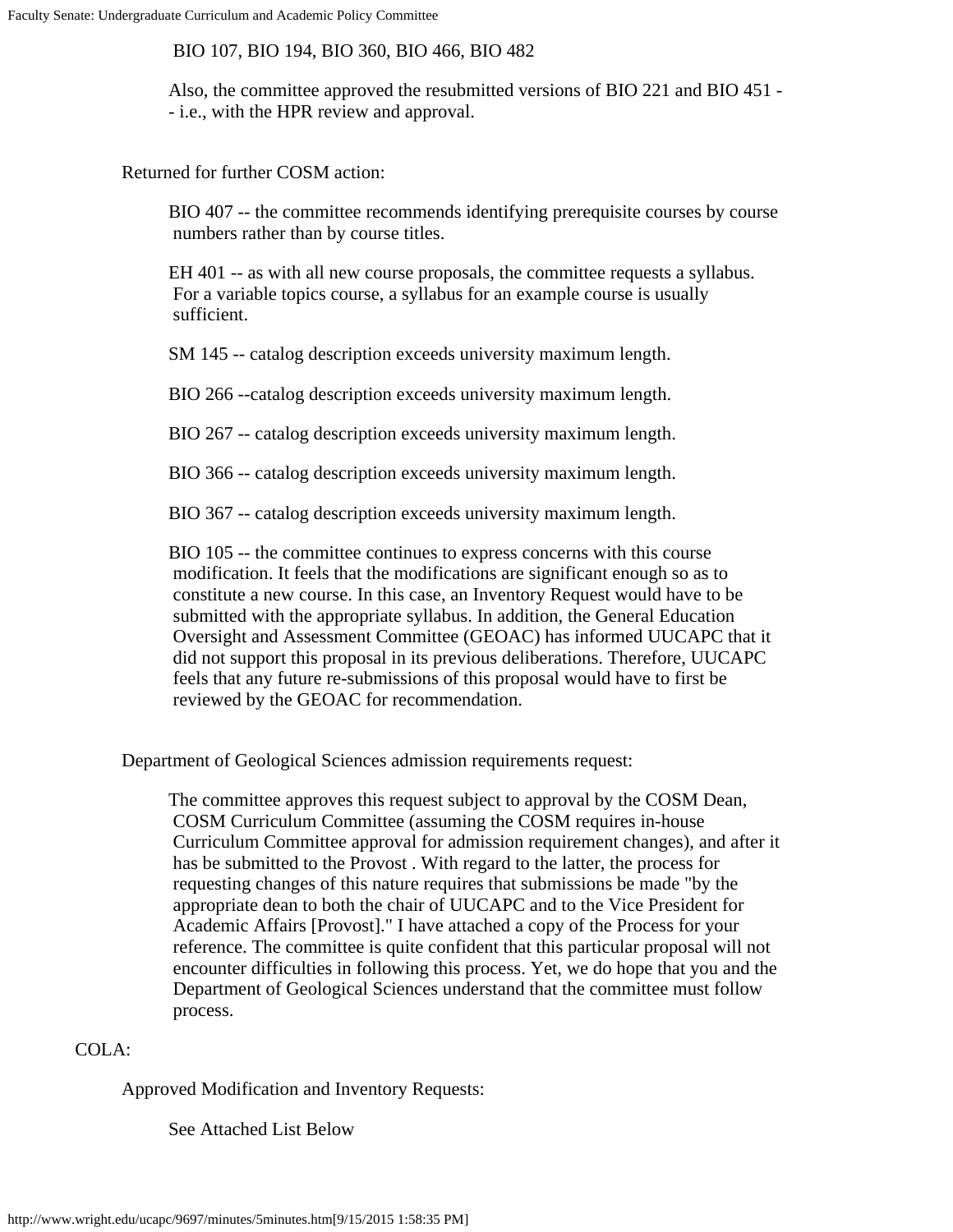Also, the committee approved the resubmitted versions of the PLS 225 and WMS 200 Course Inventory Requests.

Returned for further COLA action:

URS 423 -- the committee felt that the course syllabus did not correspond to the course title and decryption. Even though the course is a variable title course in Issues In Urban Administration, the committee felt that the syllabus for an example course should be related to "the administration of urban nonprofit organizations, community development agencies, and local governments."

#### *Course Inventory (I) and Modification (M) Requests*

| <b>COLA</b>       | <b>COLA</b>        | <b>COLA</b>         |
|-------------------|--------------------|---------------------|
| HST 410 -- (I)    | TH 157 -- $(I)$ ** | DAN 121 -- (M) **   |
| DAN 104 -- (I) ** | TH 158 -- (I) **   | DAN 122 -- (M) **   |
| DAN 105 -- (I) ** | TH 159 -- $(I)$ ** | DAN 123 -- (M) $**$ |
| DAN 106 -- (I) ** | TH 257 -- $(I)$ ** | $HST 415 - (M)$     |
| MUS 147 -- (I)    | TH 258 -- (I) **   | $MUS 105 - (M)$     |
| MUS 148 -- (I)    | TH 259 -- $(I)$ ** | $MUS 106 - (M)$     |
| MUS 149 -- (I)    | $TH$ 347 -- (I)    | $MUS$ 135 -- $(M)$  |
| MUS 344 -- (I)    | TH 357 -- $(I)$ ** | MUS 165 -- (M) $**$ |
| MUS 347 -- (I)    | TH 358 -- $(I)$ ** | MUS 195 -- $(M)$ ** |
| MUS 348 -- (I)    | TH 359 -- $(I)$ ** | $MUS$ 196 -- $(M)$  |
| MUS 349 -- (I)    | TH 457 -- $(I)$ ** | $MUS 235 - (M)$     |
| MUS 366 -- (I)    | TH 458 -- (I) **   | MUS 265 -- (M) **   |
| MUS 367 -- (I)    | TH 459 -- (I) **   | $MUS 275 - (M)$     |
| MUS 368 -- (I)    | $HST 300 - (I)$    | PHL $399 - (M)$     |
| MUS 369 -- (I)    | $HST 316 - (I)$    | $TH$ 144 -- $(M)$   |
| $MUS 370 - (I)$   | $HST 318 - (I)$    | $TH$ 145 -- $(M)$   |
| MUS 377 -- (I)    | $HST 321 - (I)$    | TH $146 - (M)$      |
| MUS 390 -- (I)    | $HST 322 - (I)$    |                     |
| MUS 392 -- (I)    | $HST 325 - (I)$    |                     |
| MUS 393 -- (I)    | $HST 332 - (I)$    |                     |
| MUS 394 -- (I)    | $HST 361 - (I)$    |                     |
| MUS 395 -- (I)    | $HST 390 - (I)$    |                     |
| MUS 397 -- (I)    | $HST 391 - (I)$    |                     |
| TH 104 -- (I)     | $HST 392 - (I)$    |                     |
| TH 106 -- (I)     | $HST 399 - (I)$    |                     |
| $TH$ 107 -- (I)   |                    |                     |
| TH $108 - (I)$    |                    |                     |
| TH 141 -- (I)     |                    |                     |
| TH 142 -- (I)     |                    |                     |
| TH 143 -- (I)     |                    |                     |

*Approved by UUCAPC December 20, 1996*

\*\* denotes that the committee made one or more minor modifications to the original request.